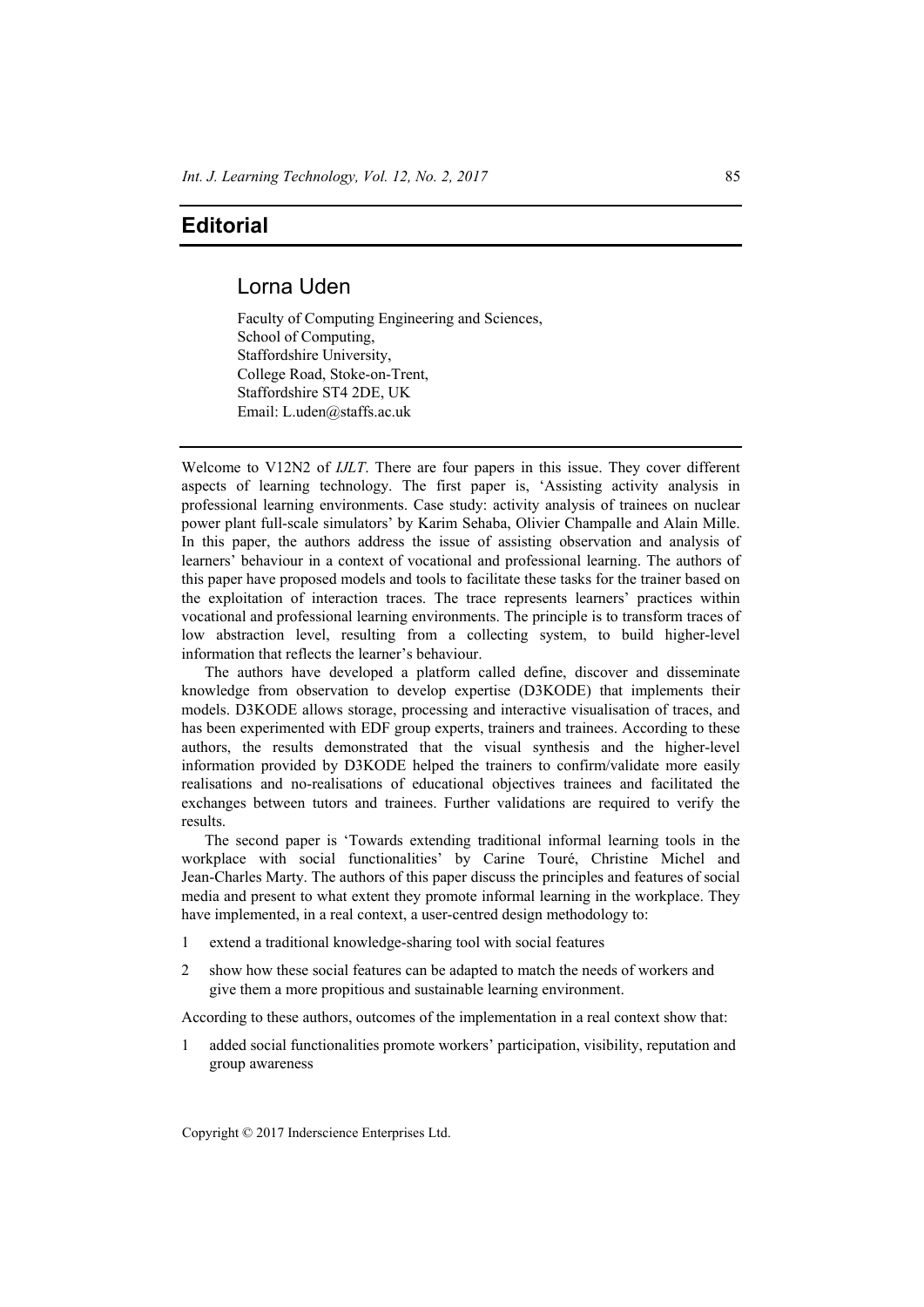## 86 *L. Uden*

- 2 applying a user-centred approach to the design of the tool showed a specific distribution in the management of the different features, according to role distribution in the community of practice: it was perceived by workers as a guarantee of better use of the social features
- 3 adding reflexive indicators gives great potential to the tool to trigger positive intrinsic benefits, positive attitude and continuous use of the learning tool.

A first qualitative assessment shows positive results from their design choices in terms of feature usefulness, user satisfaction and benefits in the given context. Further evaluations to consolidate and generalise the findings on the value of comments, ratings and reflexive indicators to socialise traditional knowledge-sharing tools and sustain their use for informal learning in the workplace are needed.

The third paper 'Internet addiction, academic performance and personality traits: a correlational study among female university students' by Spiridoula Kakaraki, Nikolaos Tselios and Christos Katsanos. This paper reports a correlational study investigating the interplay among internet addiction, personality, academic performance and internet self-efficacy (ISE) of female students in higher education. It also investigates the relationship between two questionnaires that measure internet addiction: the internet addiction test (ΙΑΤ) and the online cognition scale (OCS). The study sample was 110 Greek female students at their second year of studies in educational sciences. Participants completed the following questionnaires: ISE, big five personality test (Big Five), IAT and OCS. Questions on participants' demographics and internet usage experience were also used. A moderate negative significant correlation was found between personality and internet addiction. The highest magnitude of this negative correlation was observed for the Big Five emotional stability trait. Internet addiction did not significantly correlate with academic performance, nor did it significantly correlate with ISE. Moreover, no significant correlation was found between academic performance and ISE. Finally, a strong positive significant correlation was found between IAT and OCS.

Further studies are needed to verify and extend the presented results. It is important to examine if the observed relationships can be replicated in both similar and different settings. It would also be interesting to investigate the same research questions for male students and compare findings.

The last paper is 'An integrative approach based on using annotations and computer-mediated feedback to support learners' proficiency in the English language', by Ali AbuSeileek. This study investigated the effect of using annotations and computer-mediated feedback to enhance learners' proficiency in English. It is based on the assumption that annotations and computer-mediated feedback can be used in hypermedia environment to teach and learn different language skills (reading and writing) and components (vocabulary and grammar) interactively and integratively. There were 57 participants who were assigned randomly into two treatment conditions: in line (annotations and track changes), and marginal (annotations and comments) versus the control condition. Students in the treatment conditions had access to annotated vocabulary items while reading texts, and provided/received peer feedback about writing and grammar errors using track changes or marginal comments. However, students in the control group neither had access to meanings of vocabulary items while reading texts, nor received/provided written feedback. According to the author, the results show that students in the treatment conditions significantly outperformed those in the control group